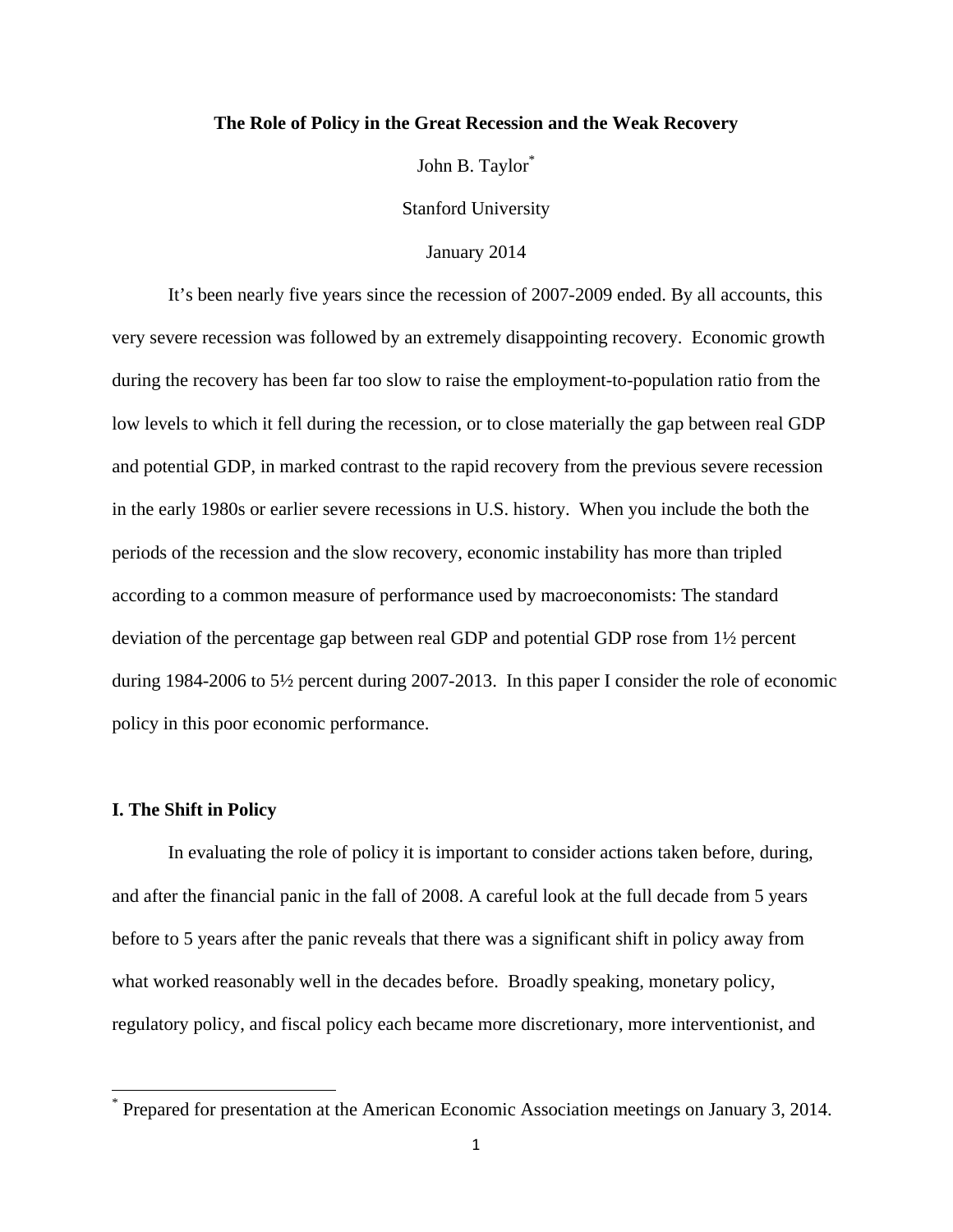less predictable in the years leading up to the crisis, and for this reason policy should at least be on the list of possible causes of the crisis and severity of the recession. Ironically, the legacy of the crisis and the recession has been to continue and even double down on such policies by giving a rationale to "throw out the rule book" and do unusual things. Thus the shift in policy which began about 10 years ago largely continues, and it has now also become a likely cause of the slow recovery.

#### **A. Monetary policy**

According to empirical research I conducted before the panic, a significant shift in monetary policy started during the years from 2003 to 2005 when the Federal Reserve held interest rates unusually low compared to the policy of the previous two decades. There are many ways to see this deviation. The federal funds rate was well below the recommendations of the Taylor rule, which described monetary policy well in the 1980s and 1990s. Interest rates were also very low according to vector auto-regression equations estimated with data from the 1980s and 1990s, as shown by Jarocinski and Smets (2008). Or you can simply compare the interest rate decisions at different points in time. For example, the federal funds rate was 1% in 2003 when the inflation rate was about 2%, and the economy was operating pretty close to normal. Compare that policy action with the type of monetary policy the Fed used in the 1990s, which it had been following consistently since the early 1980s. In 1997, for example, the federal funds rate was 5.5% when the inflation rate was 2%, with the economy again near normal operating levels. So clearly the 2003 policy represented a shift to a much different policy compared with the 1980s and 1990s. The Fed's federal funds rate was below the inflation rate, completely unlike the policy in the previous two decades.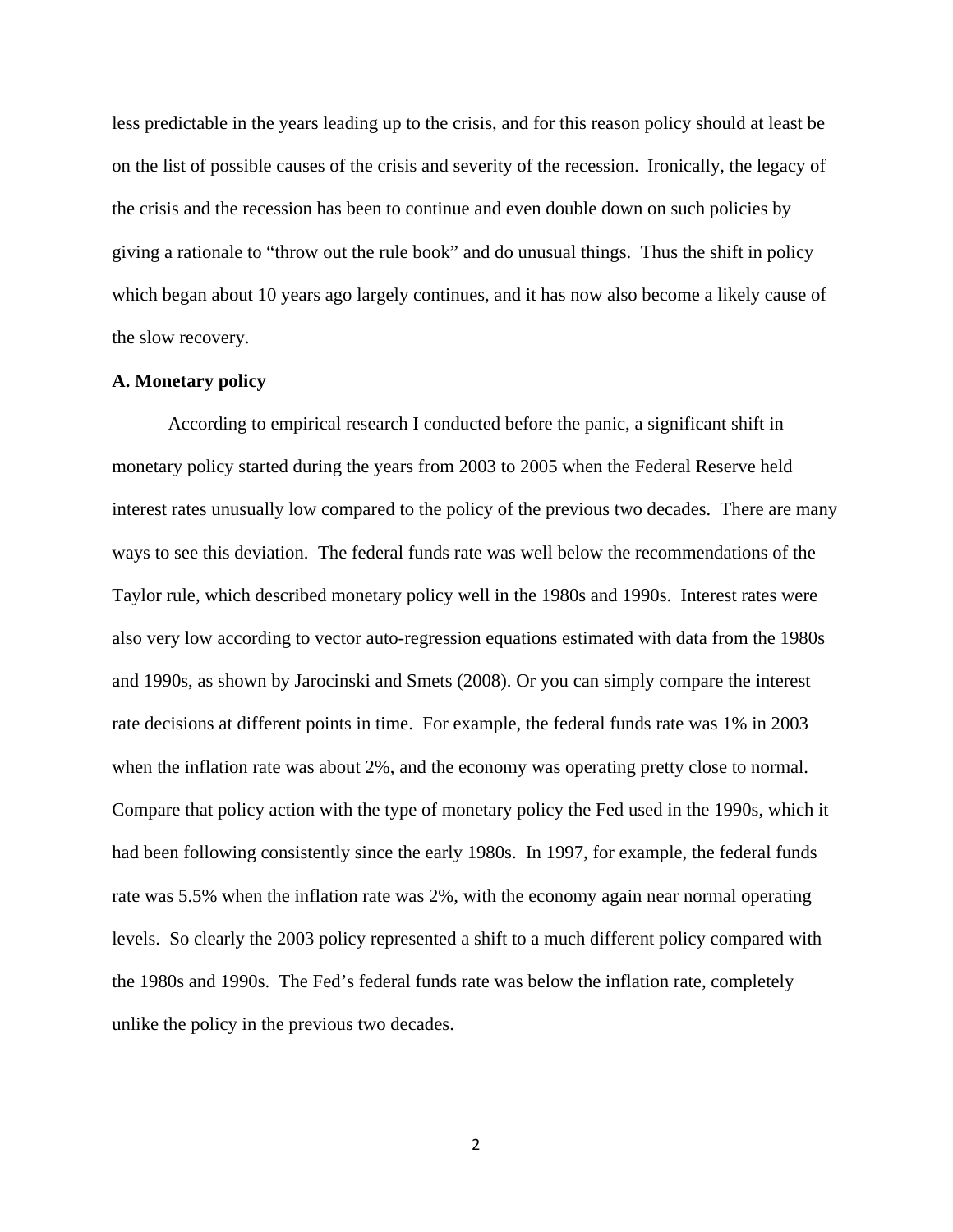So there was an explicit discretionary deviation from the Fed's monetary policy reaction function, which the Fed rationalized in part by its deflationary concerns. However, based on economic theories from time inconsistency to the Lucas critique as well as on historical experiences from the 1970s to the 1990s, such a deviation from rules-based policy would be expected to have adverse consequences.

In fact, empirical research shows it exacerbated the housing boom, encouraged risk taking, and eventually led to the housing bust, defaults and the rise in toxic assets on the balance sheets of many financial institutions. The demand for housing depends in part on rates on longterm fixed rate mortgages which can be held down by low short term interest rate and their expectation. But even if the effect on long rates is small, short rates have direct effects on the demand for housing in part because low interest rates make low teaser rates on adjustable rate mortgages (ARM) possible; it was not a coincidence that ARM originations more than doubled during this period. As demand for homes skyrocketed, housing price inflation jumped from around 7% per year from 2002-03 to nearly 14 % per year in 2004-05 before plummeting in 2006-07.

Bordo and Lane (2013) found effects of such policies on housing over a longer span of U.S. history, and similar effects have been found in other countries: Ahrend (2010) showed that the European Central Bank chose an interest rate which was too low for Greece, Ireland, and Spain, causing the excesses in the housing markets in those countries. While housing price inflation was most severe, overall U.S. inflation was also rising during these years with the inflation rate for the GDP price index doubling from 1.7% to 3.4% per year. The low interest rate policy also led to excessive risk taking, as empirical research by Bekaert et al (2013) has shown.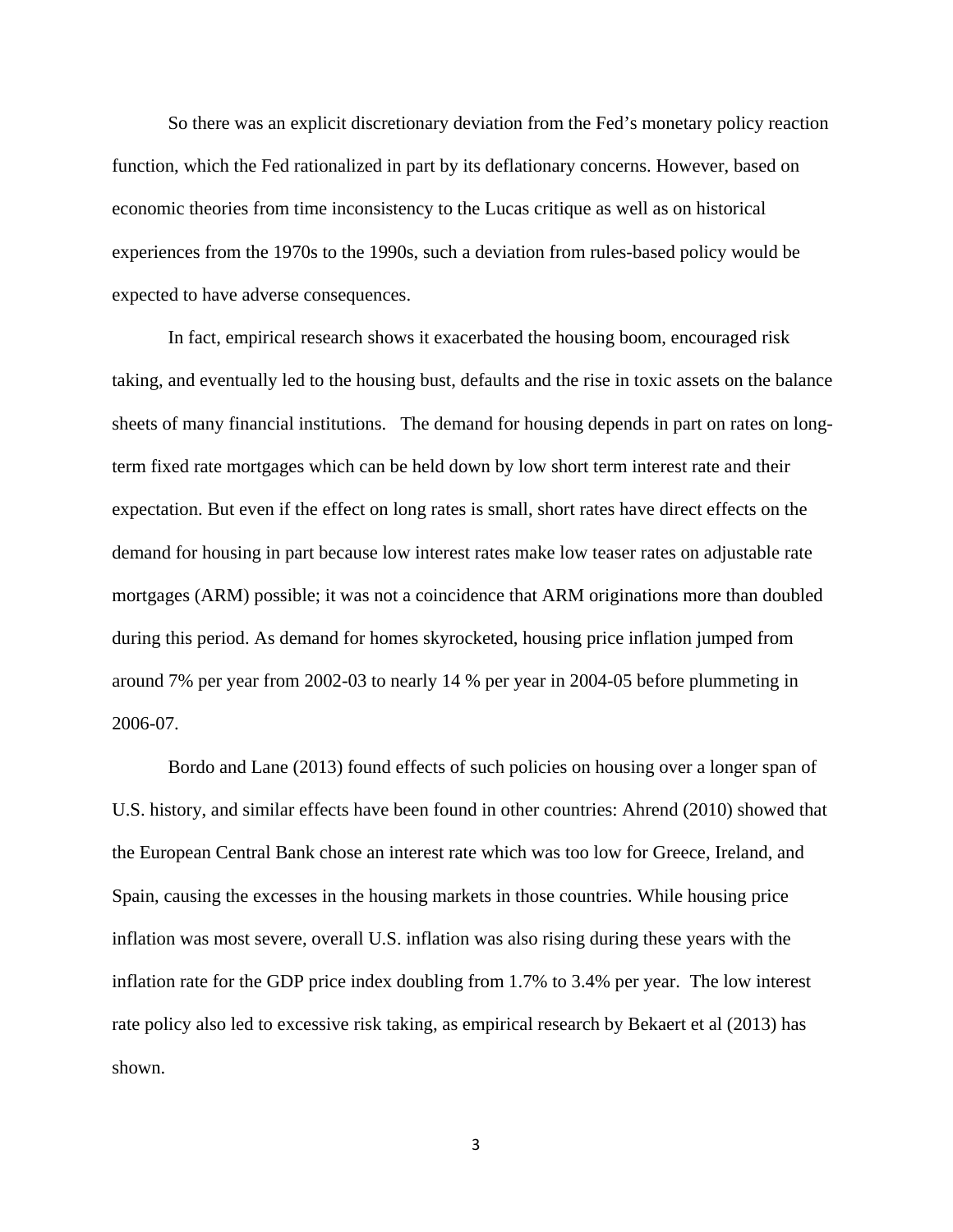U.S. monetary policy continued in a highly discretionary mode after the panic of 2008. This is best demonstrated by examining reserve balances held by commercial banks at Federal Reserve Banks, which is a measure of liquidity provided by the Fed. Reserve balances expanded sharply during the panic of the fall of 2008; it was a classic lender-of-last-resort policy, including the swaps with foreign central banks and loans to U.S. financial institutions. A similar though smaller increase in reserves occurred following the 9/11 attacks of 2001 when the Fed provided liquidity to the financial markets and then removed it quickly when markets calmed down as classic lender of resort policy would recommend. Similarly, when the panic subsided in late 2008 the liquidity facilities also began to wind down. It is for these actions that the Fed is rightly given good marks.

However, the liquidity increases didn't stop there. Rather the Fed began an unprecedented expansion of liquidity to finance its quantitative easing programs (QE1, QE2, and QE3) of large-scale purchases of mortgage-backed securities and long-term Treasury bonds. The magnitudes have been completely unprecedented: reserve balances increased from around \$15 billion before the crisis to over \$2,400 billion today. With these large magnitudes, along with frequent changes in the Fed's approach to quantitative easing and little consensus on the impact of the purchases, there is no way that such a policy could be characterized as predictable or rulesbased. And while the Fed's intentions were to stimulate the economy, there is little evidence that quantitative easing has helped either economic growth or job growth. Growth has been less with quantitative easing than the Fed originally forecast, and in the year since QE3 gained full steam at the end of 2012, interest rates on long term Treasuries and mortgage backed securities have risen rather than fallen. After good lender of last resort policies during the panic of 2008, the Fed has doubled down since 2009 on its interventionist policies.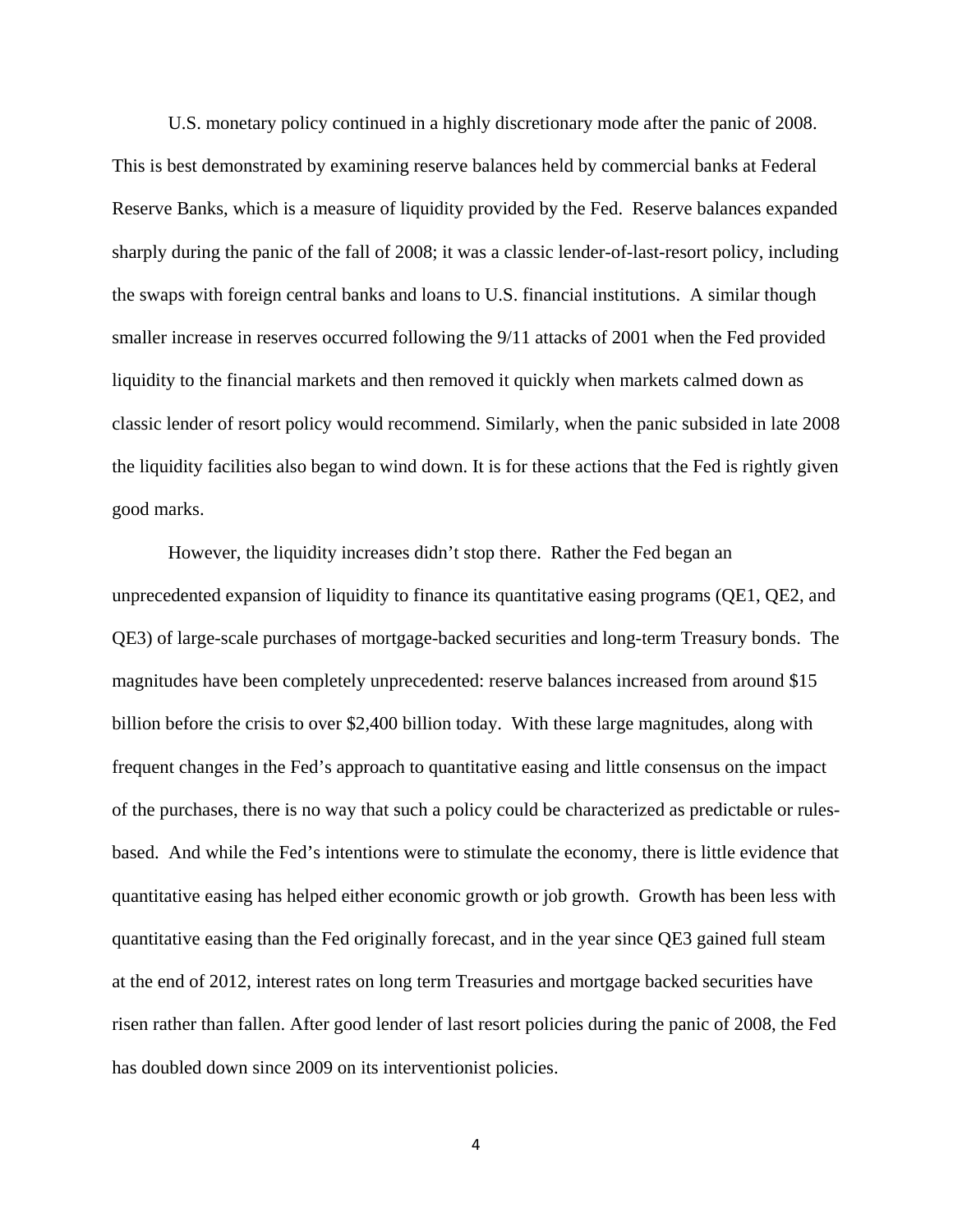### **B. Regulatory Policy and the Bailouts**

There were also shifts in regulatory policy in the years preceding the crisis. While there were hundreds of regulators and supervisors from the New York Fed on the premises of the large financial institutions, they evidently allowed these institutions to deviate from existing safety and soundness rules and thereby take on excessive risks. The main problem was not insufficient regulations, but a failure to enforce existing regulations.

The regulators of Fannie Mae and Freddie Mac clearly allowed these institutions to go well beyond prudent risk and capital levels, as documented by Morgenson and Rosner (2011), who attribute the problem to regulatory capture. Moreover, federal regulatory policy forced private sector lenders to make risky investments through affordable-housing requirements as described by Wallison (2011). The decision of the Securities and Exchange Commission in April 2004 to relax the capital ratio rules for the very large broker-investment banks, including Bear Sterns and Lehman, likely raised overall risks by allowing those institutions to do their own risk weighting, though there is debate about the impact and more research is needed.

When interest rate spreads in the money market eventually began to widen, likely reflecting the resulting impairment of bank balance sheets, the Fed at first misdiagnosed the widening as a pure liquidity problem. It treated the problem by pouring liquidity into the interbank market through the Term Auction Facility established in 2007. When risk spreads did not respond and financial institutions began to falter, the bailouts began.

The largely ad hoc bailout policy, which trampled over existing bankruptcy laws, added yet another deviation from predictable rules-based policy, creating more uncertainty. When the Fed bailed out Bear Stearns' creditors in March 2008, investors assumed Lehman's creditors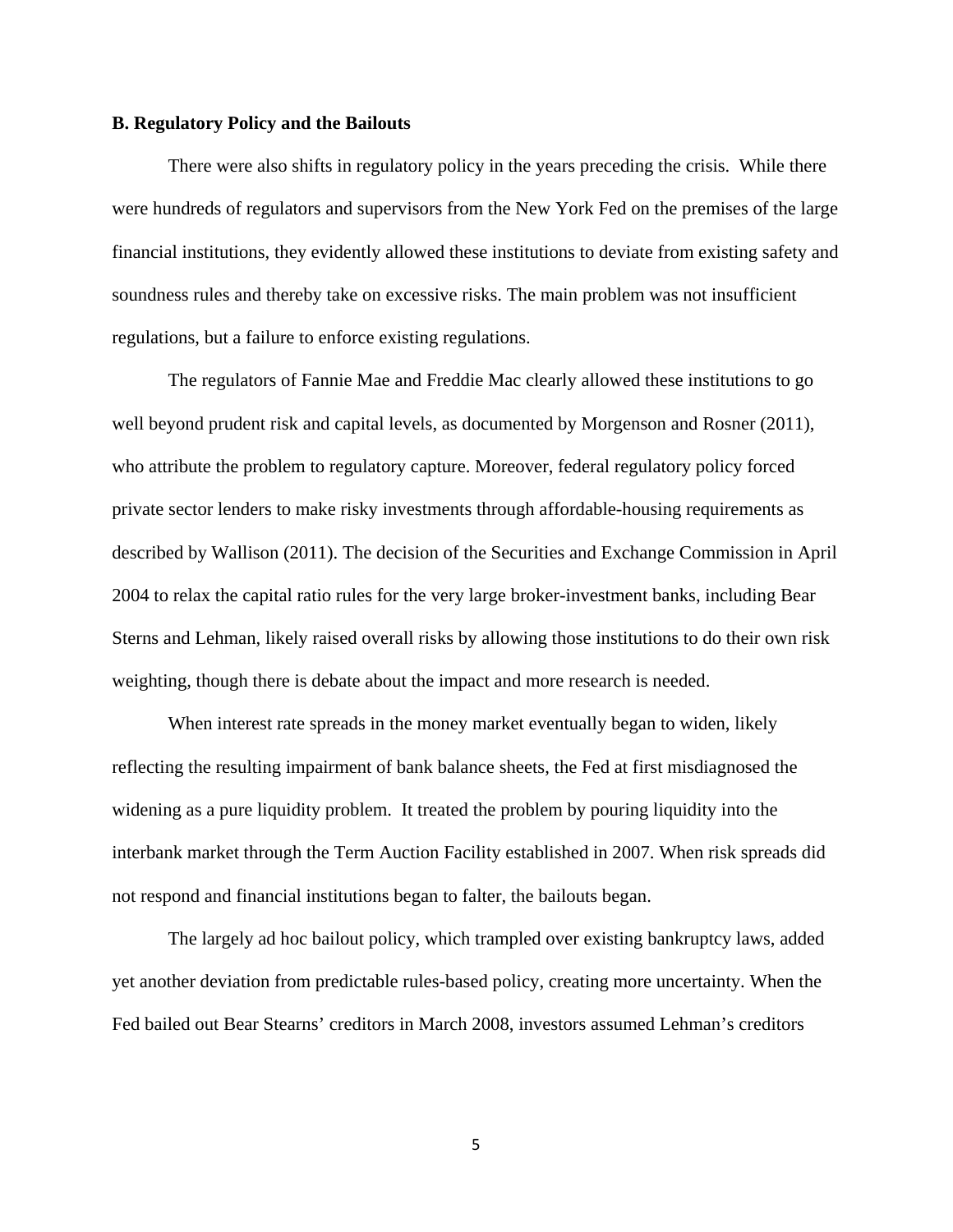would also be bailed. With no framework other than an implicit support for a rescue of creditors, it was a big surprise when they were not bailed out.

The policy uncertainty continued as the TARP was rolled out and then radically altered after it was passed into law. From the time that the TARP was announced on September 19, 2008 until a new TARP was put in place on October 13, equity prices plummeted in the US and other countries. The S&P 500 was higher on September 19—following a week of trading after the Lehman Brothers bankruptcy—than it was on September 12, the Friday before the bankruptcy, an indication that policy actions taken after September 19 worsened the problem. Indeed, the stock market crash started at the time TARP was being rolled out, perhaps reflecting the inadequacy of a three-page request for legislation, its initial rejection, and the flawed nature of the original plan to buy toxic assets.

In the years since the crisis and the recession, there have been many changes on the regulatory front, including passage of the Dodd-Frank Act. While this act did some good things, including eliminating the Office of Thrift Supervision, it has created hundreds of new rules many of which have not been written into the regulations yet. Even with the orderly liquidation authority in Title II of Dodd-Frank, the problems of bailouts remain. Creditors are likely to benefit more under Title II than they would under bankruptcy, so some reform of the bankruptcy code is still needed. Without higher levels of capital or subordinated debt there is still the incentive to bail out large, complex financial institutions. The danger with such a bailout mentality is not only the moral hazard, but also the uncertainty that the policy continues to cause.

The Dodd-Frank Act is not the only example of increased regulatory interventions into the economy in recent years. The number of federal workers involved in regulatory activities has increased. Even excluding the large increase in Transportation Security Administration workers,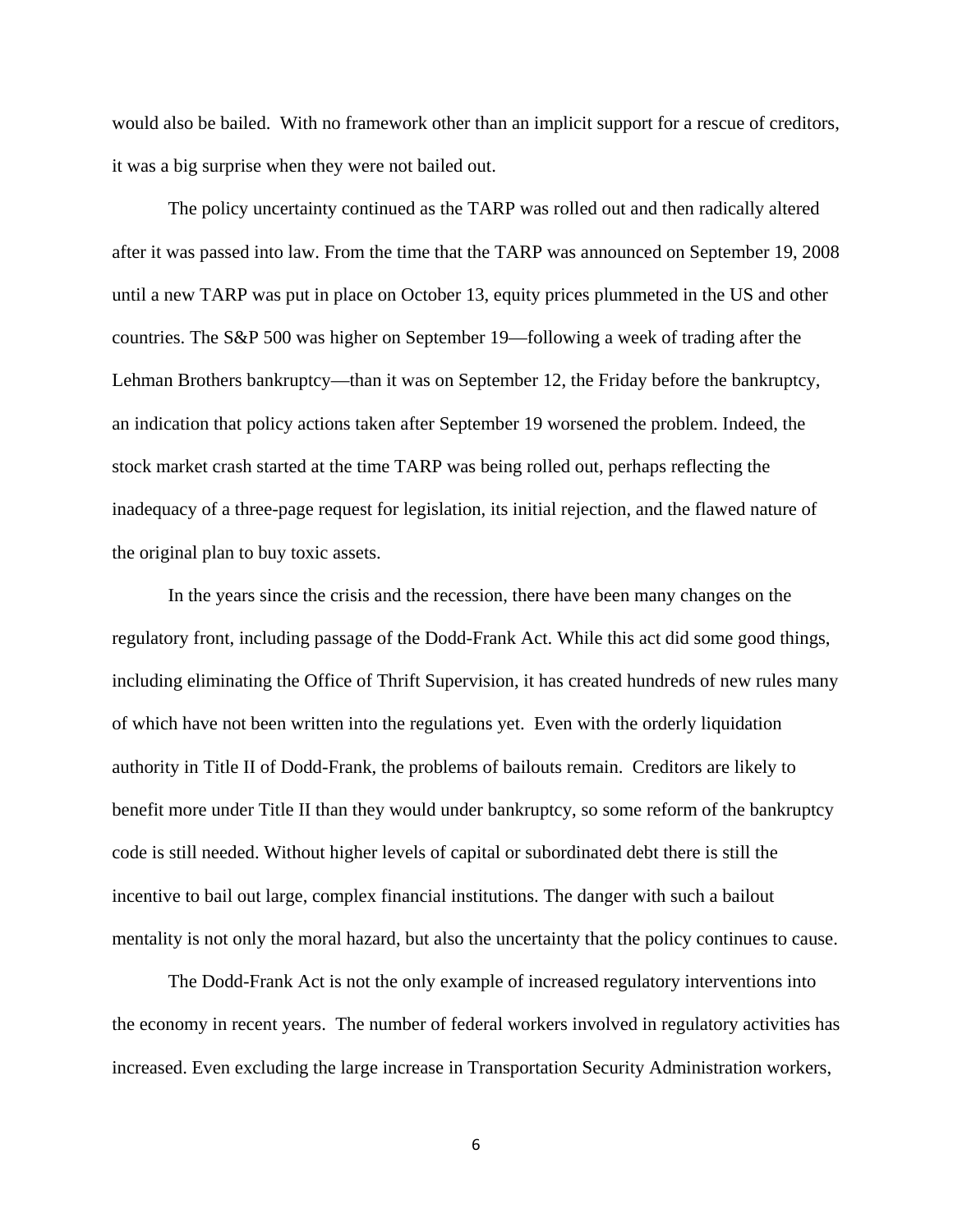federal regulatory workers rose by 30% from 2006 to 2012 compared with a 15% decline from 1979 to 1985 when the economy recovered rapidly from the early 1980s recession. The Affordable Care Act has also meant an increase in regulations which may already have impacted the pace of the recovery.

#### **C. The Return of Discretionary Fiscal Policy**

Fiscal policy also moved in a more discretionary direction during this period as I have researched and written about elsewhere (Taylor (2009, 2011)). In the stimulus package passed in early 2008, for example, temporary payments were sent to individuals which increased aggregate personal disposable income, but did little to jump-start aggregate consumption, much as would be expected from the permanent income or life cycle models.

Many more discretionary fiscal policy actions were taken following the crisis. There was the large stimulus package in 2009 which also little did to stimulate aggregate consumption or government purchases and thereby real GDP regardless of the size of the multiplier, as shown by Cogan et al (2010) and Cogan and Taylor (2012). Some argue that a larger or better designed stimulus package would have worked better, but experience from stimulus packages in the 1970s raises doubts about the feasibility in practice. Another example is the Cash for Clunkers program of 2009. It was supposed to jumpstart the economy and help increase and sustain economic growth. There was a small temporary effect on consumption, but it diminished quickly and was offset by declines a few months later as shown by Mian and Sufi (2012). It's hard to see how such a policy could work to get the economy to recover at a faster pace.

 While the Cash for Clunkers was small compared to the other fiscal stimulus packages in the past few years it exemplifies a common problem with all temporary fiscal actions. At best they provide a short term boost to the economy without promoting a faster growing sustainable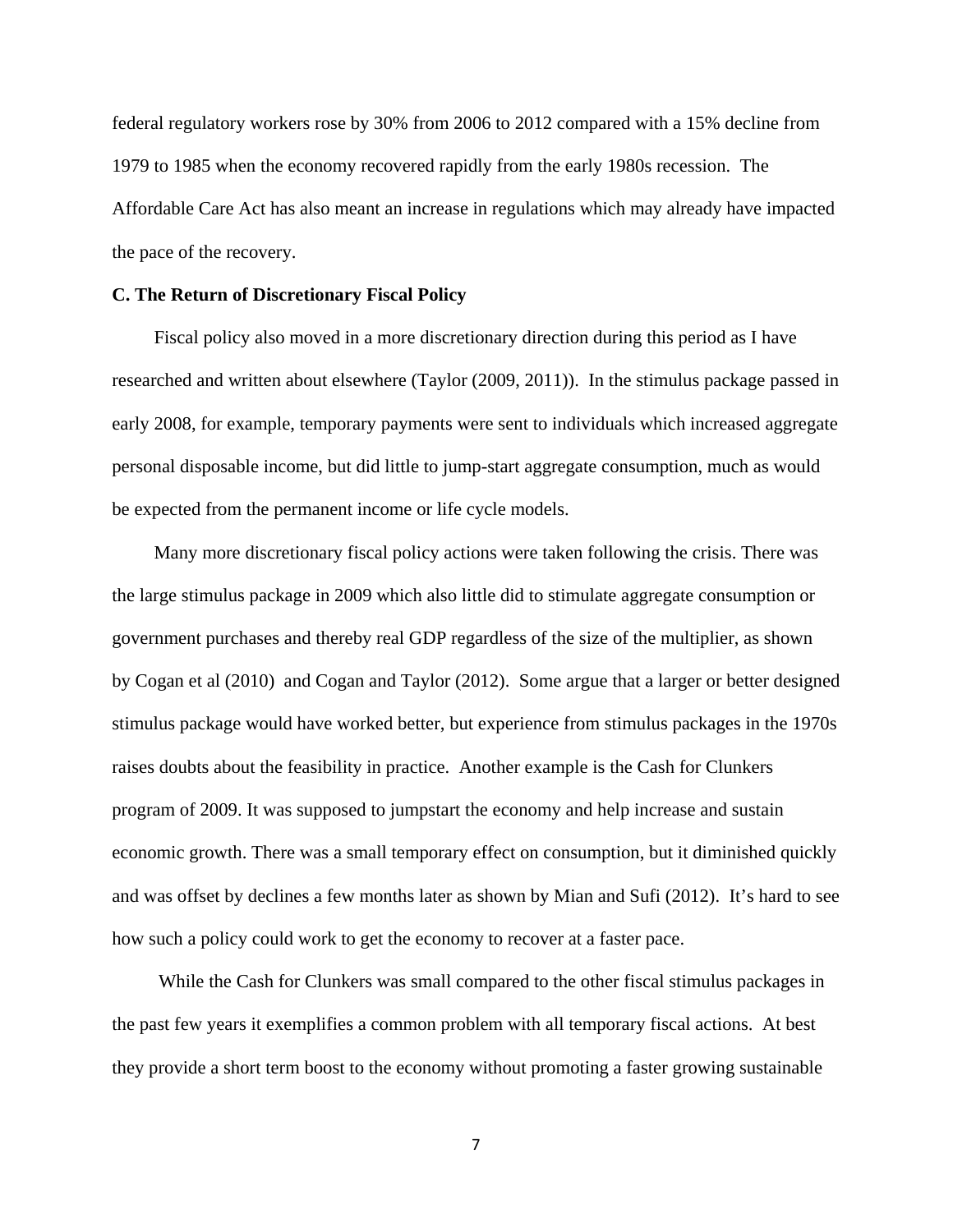recovery. And when they end, they leave the economy with more debt and with the recovery growing at least as slowly as it was before they were enacted. Without some offsetting fiscal consolidation the growing debt itself becomes a drag on the economy. To the extent that the two year payroll tax holiday of 2011 and 2012 boosted the economy, it too had this same transitory effect. Such short term policies also take policymakers' eyes off the enactment of ever important long run growth policies, such as tax and entitlement reform.

## **II. Alternative Views**

While there is considerable evidence that our economic troubles in recent years have been associated with, and indeed caused by, a shift in economic policy, there are alternative explanations for the poor economic performance.

# **A. The Secular Stagnations Hypothesis**

One explanation—recently outlined by Summers (2013) and dubbed the secular stagnation hypothesis—holds that the equilibrium real interest rate has declined below zero, perhaps to negative 2% or negative 3%. The decline is supposed to have occurred around ten years ago due to an increase in desired saving and a lack of investment opportunities. The low equilibrium rate remains today and is likely to remain into the future.

The low equilibrium rate means that firms require a very low actual real interest rate, perhaps below negative 2 or 3 percent, in order to have the incentive to invest. However, short term interest rates are already at the zero lower bound and with expected inflation also low, real interest rates cannot be reduced enough to stimulate investment. As a result the economy stagnates. The Fed's only possible policy responses are such actions as quantitative easing and forward guidance, or promises to hold short term interest rates at zero long into the future. These unconventional monetary policies create distortions and harmful side effects, much as in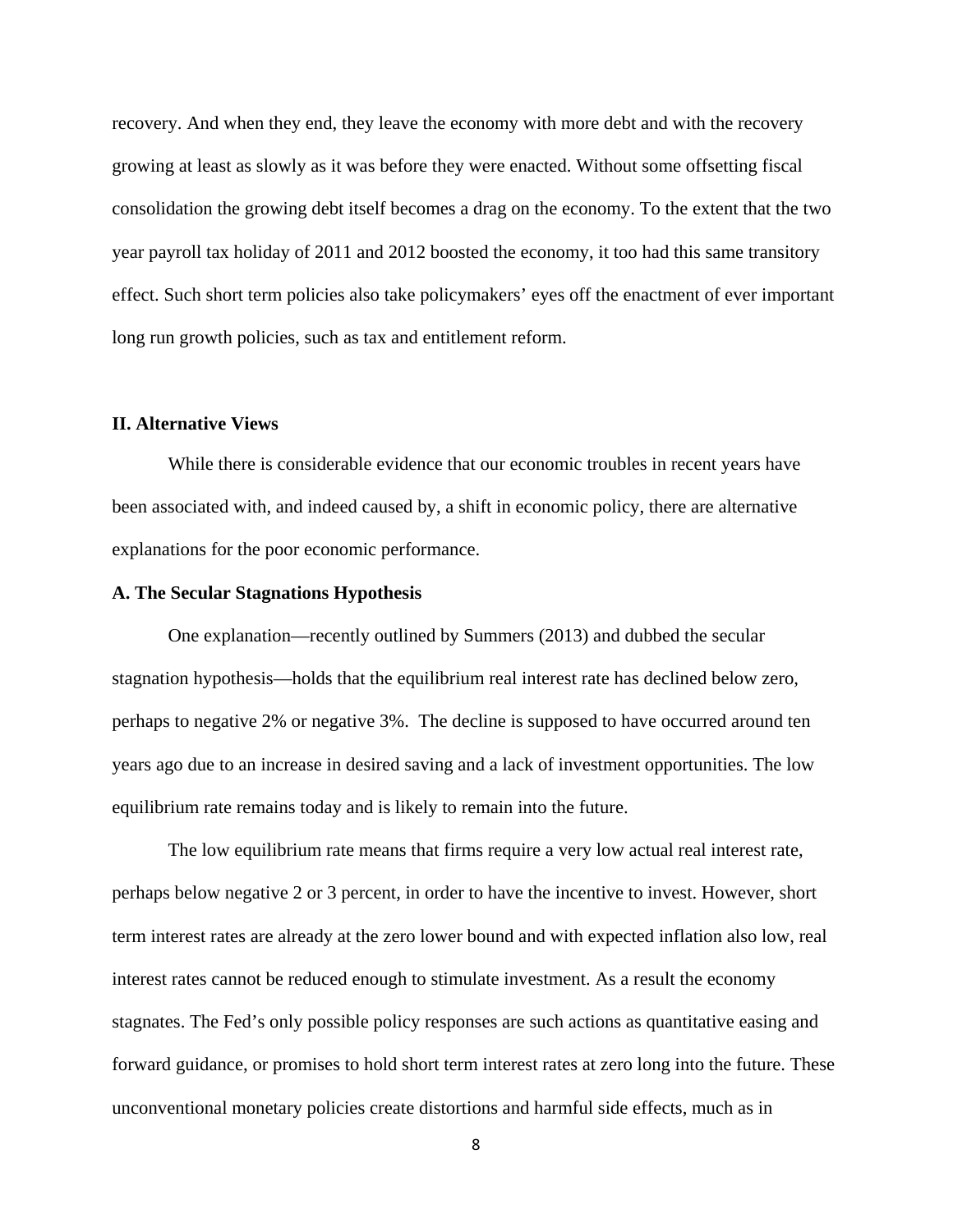discussion of monetary policy above, but the ultimate cause is the secular decline in the equilibrium interest rate rather than policy itself.

One problem with this explanation is that there should have been a lack of demand and high unemployment in the years from 2003-05 even with the very low interest rates and lax regulatory policy. But instead the economy boomed. The unemployment rate got to 4.4%, residential investment demand sky-rocketed, housing price inflation jumped, and overall inflation was rising as described above.

Another problem with the secular stagnation view is that the assumption of an excess of desired saving appears to be inconsistent with the facts. In my 2008 paper on the crisis, I reported evidence that global saving rates were low, not high. According to the IMF, saving rates had fallen going into the crisis and the U.S. was running a current account deficit which means national saving was below investment.

#### **B. The Weak-Recoveries-Follow-Deep-Recessions Hypothesis**

Another widely discussed view is that the recovery has been weak because the recession and the financial crisis were severe. This alternative view is based in part on the book by Reinhart and Rogoff (2009) which examined financial crises in many countries over many years.

But there are also a number of problems with this view, at least if one defines recovery in the conventional sense as the period following the trough of a recession. Bordo and Haubrich (2012) and Papell and Prodan (2012) found that the hypothesis does not hold when you look at American history. There were eight recoveries in U.S recorded business cycle history that followed recessions associated with financial crises. These were recoveries from the recessions that started in 1882, 1893, 1907, 1913, 1929, 1973, 1981, and 1990. The average growth rate in the 8 quarters starting with the trough of the previous recession averaged about 6 percent per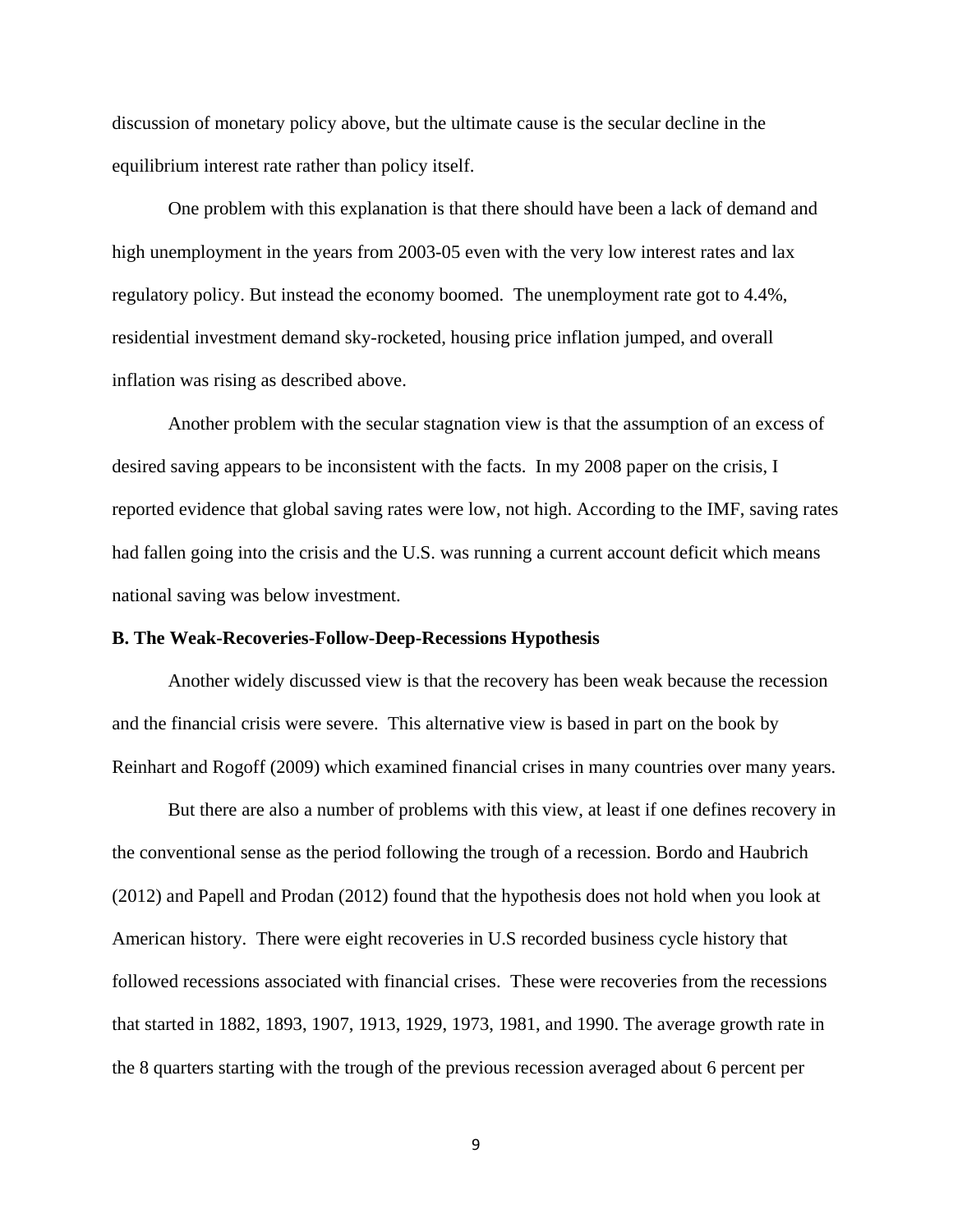year in these recoveries. The growth rate over a comparable period in the current recovery is about 2 percent per year. So the weak recovery from the deep recession of 2007-2009 is a clear exception from U.S. experience.

One of the reasons for the disagreement among historians relates to differences in how one defines recovery. When you define recovery as starting from the trough, the current U.S. recovery is clearly relatively weak compared to recoveries from past deep recessions with financial crises. But if you include the downturn itself in the definition, say by measuring from the previous peak, you get a different answer because recession and recovery are mixed together.

#### **III. Concluding Remarks**

The explanation for the great recession and the delayed recovery laid out here fits the facts well. There is a clear empirical association between the poor economic performance in the past ten years and the shift in economic policy toward more discretion, more intervention and away from predictable rule-like decision making. Macroeconomic theories which imply the importance of time consistency, the Lucas critique, predictability of policy, and superior performance with certain simple rules predict that such a shift in policy would result in poorer performance. So does historical experiences from the 1970s to the 1990s in the United States and other countries. So does empirical research showing that in a number of cases specific policy actions, such as holding rates too low for too long, had adverse consequences. Moreover, the "policy is the problem" view stands up well compared to views that there is a secular stagnation or that weak recoveries normally follow deep recessions.

But the very existence of alternative economic views implies that more empirical and theoretical research is needed. The stakes are high. If the "policy is the problem" view proves to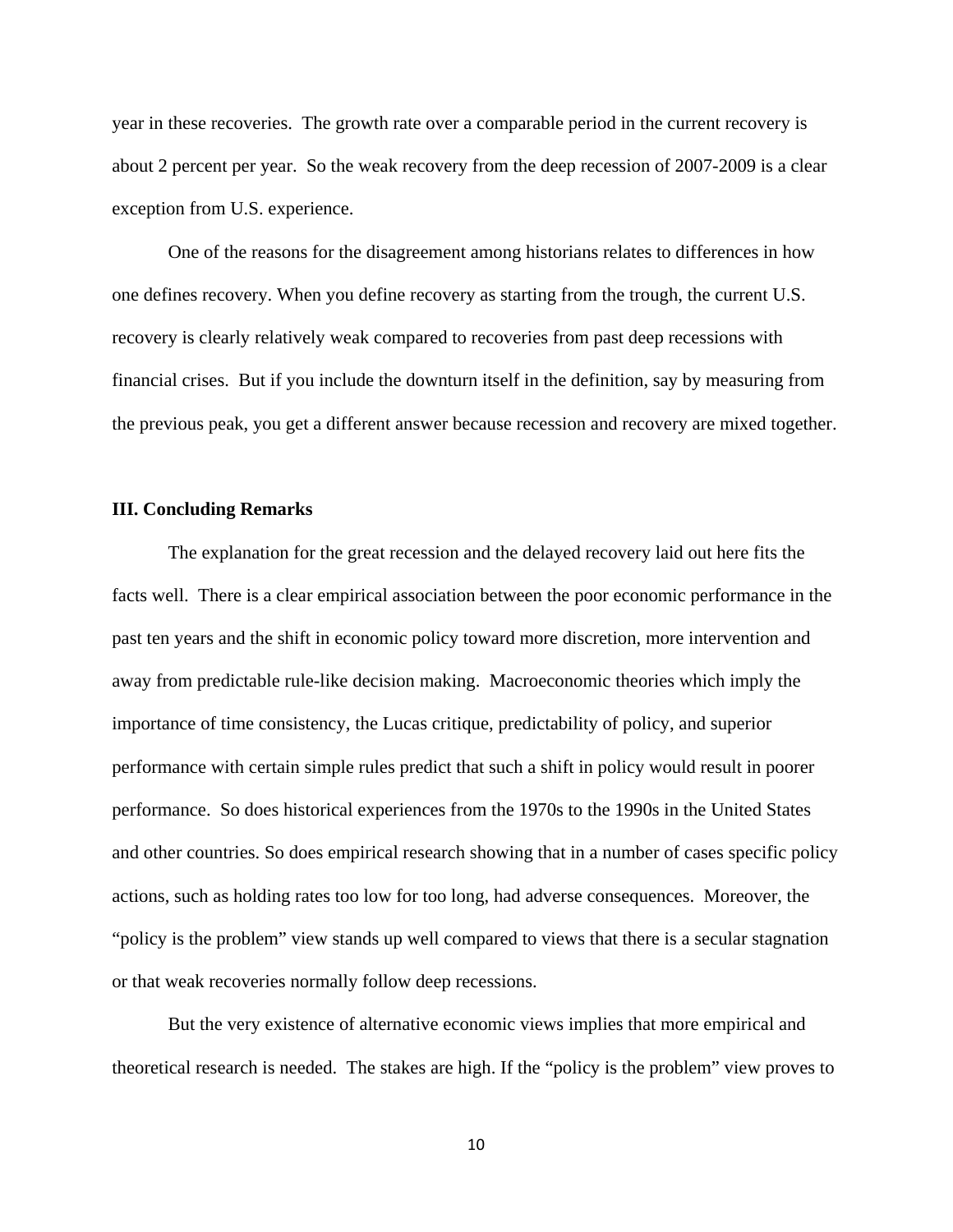be correct, then restoring strong sustainable growth will requires changing policy to what has been shown to work in the past: a more predictable rules-based monetary policy, a less interventionist regulatory policy, a long term reform-oriented fiscal policy, and a strong aversion to bailouts.

# **References**

- Ahrend, Rudiger (2010), "Monetary Ease: A Factor Behind Financial Crises? Some Evidence from OECD Countries," *Economics: The Open Access, Open Assessment Journal*, 4.
- Bekaert, Geert, Marie Hoerova, and Marco Lo Duca. (2013). "Risk,Uncertainty and Monetary Policy," European Central Bank Working Paper Series, No. 1565, July 2013.
- Bordo, Michael D. and Joseph G. Haubrich (2011), "Deep Recessions, Fast Recoveries, and Financial Crises: Evidence from the American Record."
- Bordo, Michael and John Landon Lane (2013) "Does Expansionary Monetary Policy Cause Asset Price Booms: Some Historical and Empirical Evidence," NBER Wkg Paper 19585
- Cogan, John F. and John B. Taylor (2012) "What the Government Purchases Multiplier Actually Multiplied in the 2009 Stimulus Package," *Government Policies and the Delayed Economic Recovery* Lee Ohanian, John Taylor, Ian Wright (Eds) Hoover Press, pp 85- 114.
- Cogan, John F., Tobias Cwik, John B. Taylor and Volcker Wieland (2010), "New Keynesian versus Old Keynesian Government Spending Multipliers," *Journal of Economic Dynamics and Control*, 34 (3), March, pp. 281-295.
- Kahn, George A. (2010), "Taylor Rule Deviations and Financial Imbalances." Federal Reserve Bank of Kansas City *Economic Review*, Second Quarter, 63–99.